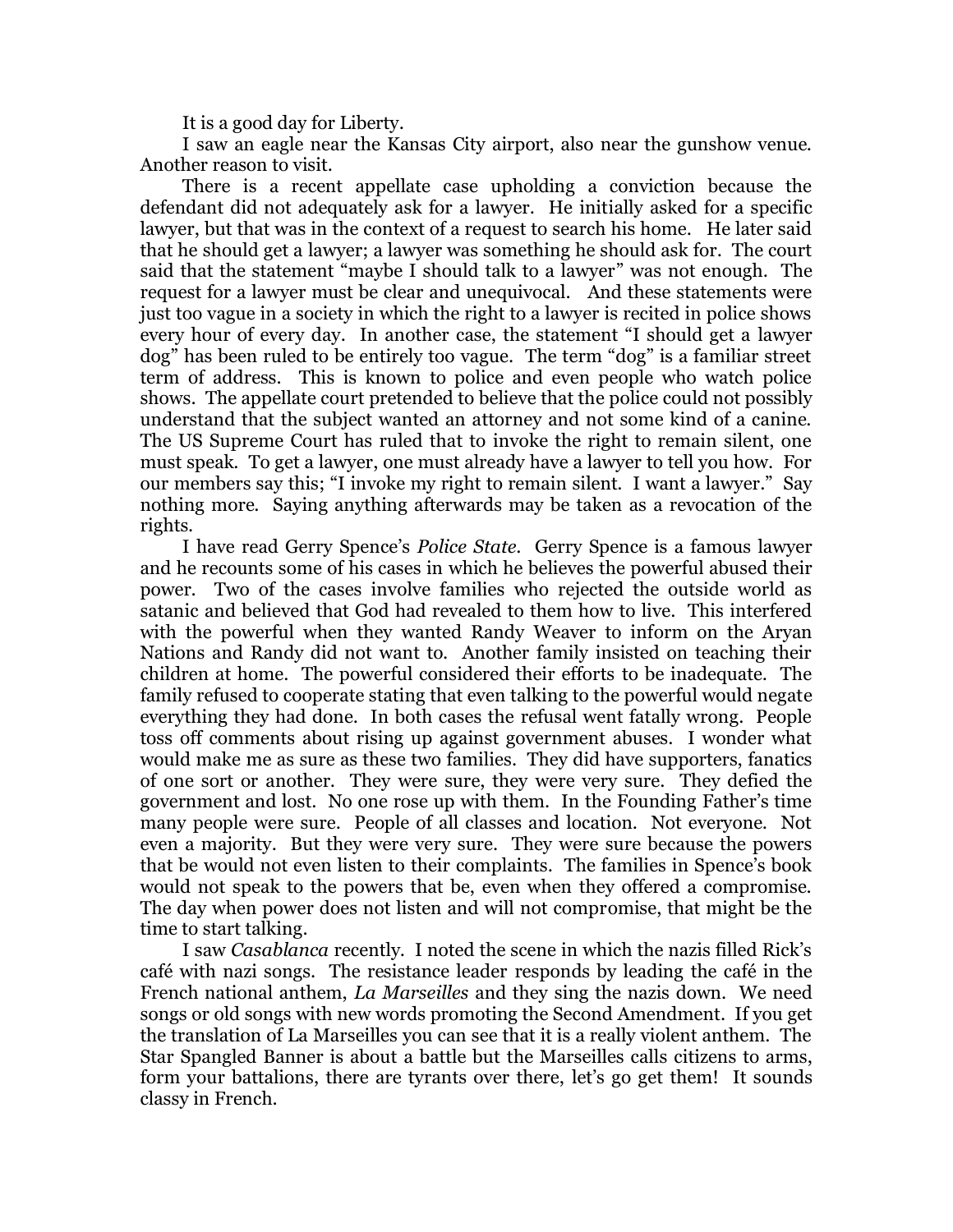California has legalized marijuana. This does not make it legal in Missouri. I've had some clients who thought that if they bought marijuana in a state where it is legal they could then transport it home. No. Some Missouri cities have decriminalized possession of small amounts. This does not make it legal. It still goes on your records as a drug offense. It is illegal under federal law for a *user* of marijuana to possess guns. The statute says user, not addict. There is no exception for medical use. A trivial conviction for marijuana possession could be used to deny your right to own guns.

The local paper had an editorial in favor of "gun buy backs." These are not buybacks because the buyer never owned the guns, they are buy ups. The premise is that removing guns from the city would reduce "gun violence" which is seemingly the only kind that interests the usual suspects. They are a waste of money. Even Kansas City Mayor Sly James does not support the idea. The money used could be better used to process rape kits to see if there is a common offender or an offender whose DNA is already in the system. It could pay for body cameras for police. It could get police decent socks. On the positive side, a buy up gives the usual suspects an all-day sucker to make them believe they have accomplished something. They are then less likely to meddle with our rights.

The book *Island of Vice* recounts Teddy Roosevelt's career as a reform police commissioner in New York. The political machine before him had many laws against vice, seemingly to create a market for bribes. The reformers decided to enforce all laws and rules of police conduct. This sounds like a reasonable reform program. The trouble was the even reformers did not want *all* the laws enforced. Enforcing all laws meant closing bars on Sunday, in those days the only day off for working men. Roosevelt quarreled with machine politician and in the heat of the moment agreed to a duel. This was also against the law. When enforcement of the law reached wealthy private clubs and private parties featuring Little Egypt's risqué dance enough was enough. Roosevelt was encouraged to become the Secretary of the Navy. This is the problem of over-regulated societies; they promote corruption and are a nuisance to reform.

There has been another unusual election in Virginia. An election for the state house of representatives turned out to be a dead tie. The tie was resolved by the parties drawing the winning card from a bowl. The republican won and the result may be marginally better for our side. It could have been marginally worse. The next time someone tells you that his single vote would not make a difference, tell him this story.

Jose Ines Garcia Zarate, a multiple illegal immigrant and convicted felon, was acquitted of murdering Kate Steinle in San Francisco. He was found guilty of being a felon in possession of a firearm under California law. He was sentenced to time served. The gun in question had been stolen from a law enforcement officer. The defendant claims to have found the gun and fired it by accident. This is possible. The bullet was flattened as if it ricocheted off the pavement. Felons seem to have a high rate of negligent discharges. He is now being prosecuted under federal law for being a felon in possession and an illegal immigrant in possession. It is not considered double jeopardy for the feds to prosecute someone on the same charge as the state. They are considered different sovereigns and that makes all the difference.